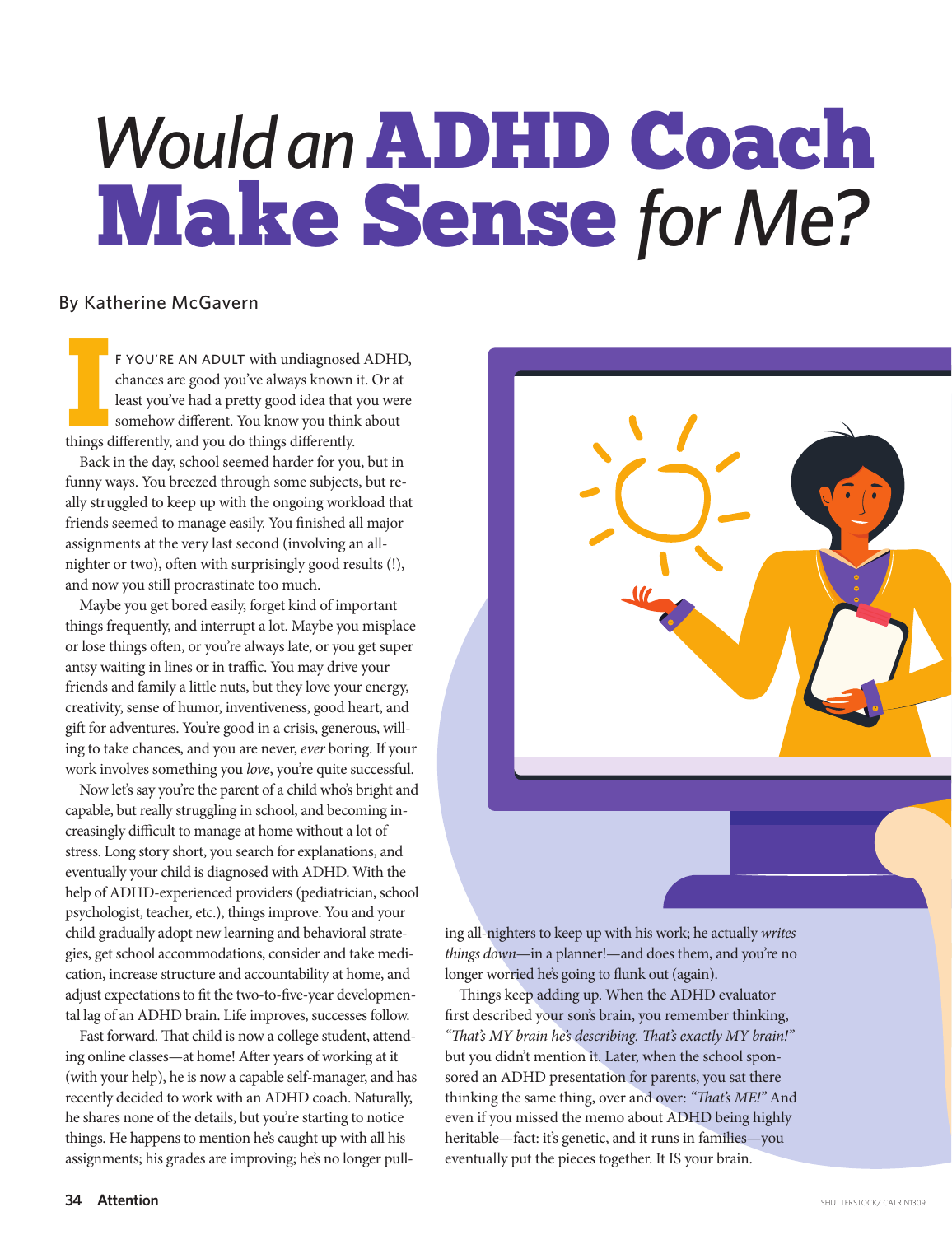No matter when finally you have this *aha* moment, **stop**. Consider the quality of your life right now, including some of your recent snafus (because if you have unmanaged ADHD you will have snafus): missed deadlines, disorganized belongings, poor follow-through (notwithstanding best intentions), the disappointment of botched plans and goals not met.



It's time to ask yourself: Could an ADHD coach help me? What does an ADHD coach actually do? How does this coaching thing work?

## **ADHD Coaching FAQs**

#### *What exactly IS ADHD coaching?*

ADHD coaching is a practical, collaborative, problemsolving process which involves regular one-on-one meetings with your coach. Its effectiveness comes from three factors: your commitment to the process, accountability to yourself and your coach, and *having your coach fully on your team and trained to help you start and continue changing behaviors.* 

It is NOT therapy, though therapy can be very helpful with the psychological and emotional challenges of ADHD.

#### *What problems does ADHD coaching solve?*

ADHD coaching addresses behavioral problems that you identify. Coaching starts with you and your coach taking a hard look at what's working for you right now and what's not. Your goal is not to take on or try to change *all*  your ADHD-related behaviors. Rather, it's to address the most problematic ones, those with the highest "cost" to you right now. Certain unmanaged ADHD behaviors can jeopardize your job, your marriage, your financial situation, your health, your overall well-being and much more.

Remember, ADHD is a neurobiological condition with executive function deficits that impair the brain's ability to regulate itself. Unmanaged ADHD can produce such problems as:

- Difficulty starting things and completing things, especially non-optional assignments that are of little interest to you but important to someone else (boss, spouse, child, friend, etc.)
- Being chronically late and consistently missing deadlines
- Unhappy relationships at home and/or work, often involving unmanaged anger flare-ups and unpredictable emotions
- Ongoing disappointment stemming from poor management of basic responsibilities, such as personal and professional obligations, finances, legal matters (such as car accidents or arrests), parenting work, commitments made to others, and so forth.
- Pervasive disorganization and lack of systems for selfmanagement (calendars, to-do lists, alarms and reminders, email management, etc.)
- Difficulty managing healthy life maintenance (regular exercise, control of substance intake, good diet and weight control habits, sound sleep hygiene, etc.)